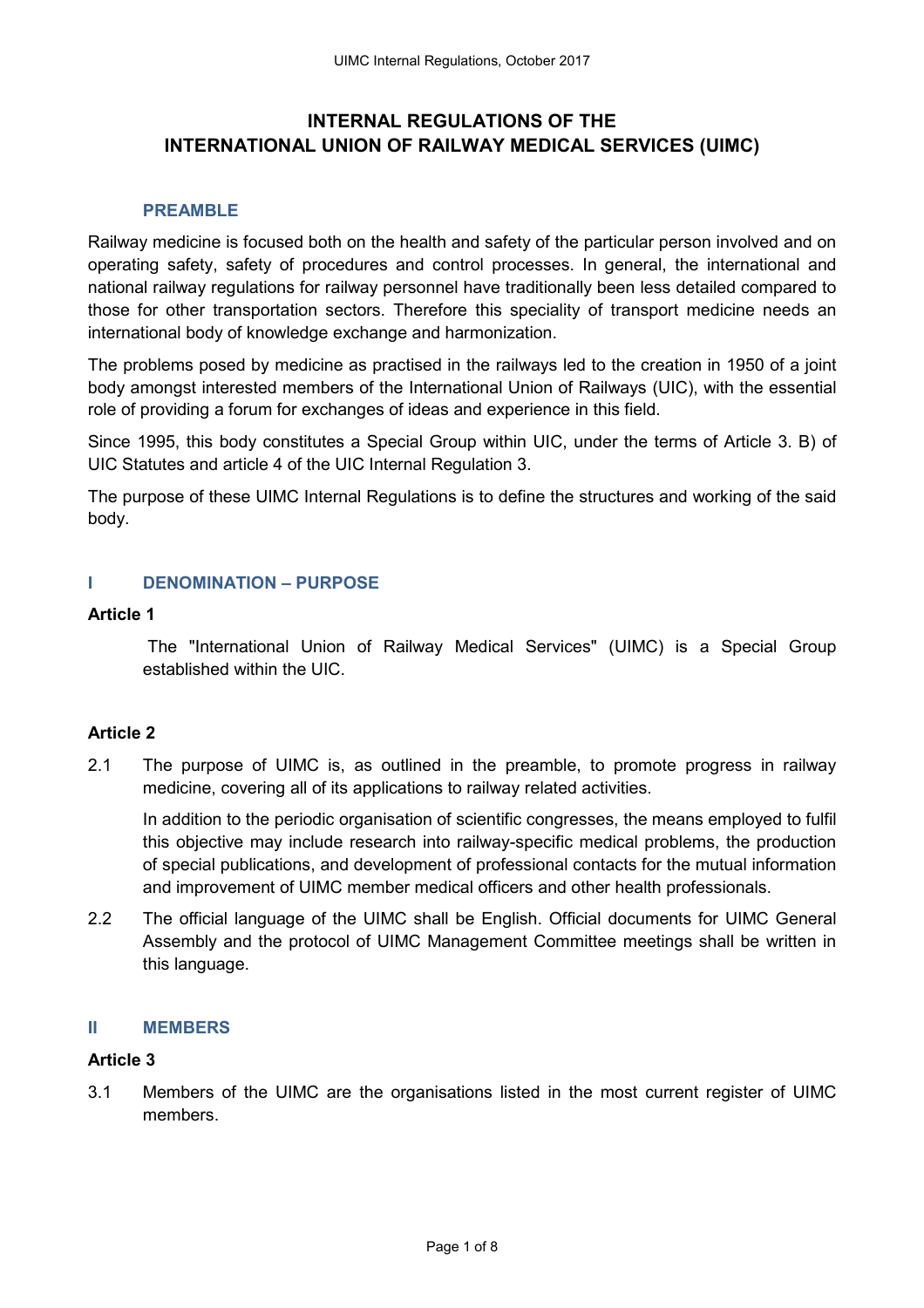Subject to an undertaking to comply with this Internal Regulations and to be actively involved in the work of the group, UIC members and external bodies may apply to become members of the UIMC.

- 3.2 External bodies can be health services working for railways and railway-related organisations.
- 3.3 The members shall appoint a delegate and up to three deputies to represent them at UIMC. The delegate shall be a medical officer; deputies may be medical officers or other health professionals.They may at any time terminate this remit and appoint another delegate. When this occurs, they should immediately inform the UIMC Chair accordingly.

## **Article 4**

- 4.1 The Management Committee decides on the admission of new members.
- 4.2 An organisation that fulfils the criteria of art. 3.1 and 3.2 is accepted as a member by the Management Committee. Having paid the membership fee, they are invited to present their organisation at the next General Assembly.
- 4.3 Membership status shall be lost through:
	- resignation of the member by written notification to the UIMC General Secretary.
	- exclusion, pronounced under the conditions laid down in Article 10 below by the General Assembly, as a result of a failure to abide by these regulations or for any other reason considered serious, having once heard the defence of the member concerned.
	- not paying the membership fee for at least two years.
- 4.4 The list of UIMC members shall be kept up to date by the UIMC General Secretary.

## **III ORGANISATION**

## **Article 5**

The bodies and authorities of the UIMC shall be:

- the General Assembly,
- the Management Committee,
- the Chair.
- the Vice-Chair
- the Secretary General
- the Treasurer

## **Article 6**

6.1 The General Assembly shall meet annually and be composed of the delegates and deputy delegates of the UIMC members.

 Eminent personalities who are a recognised authority in their field may be invited by the UIMC Chair to attend meetings of the General Assembly in an advisory capacity when their presence is deemed to be of interest in terms of the questions on the agenda.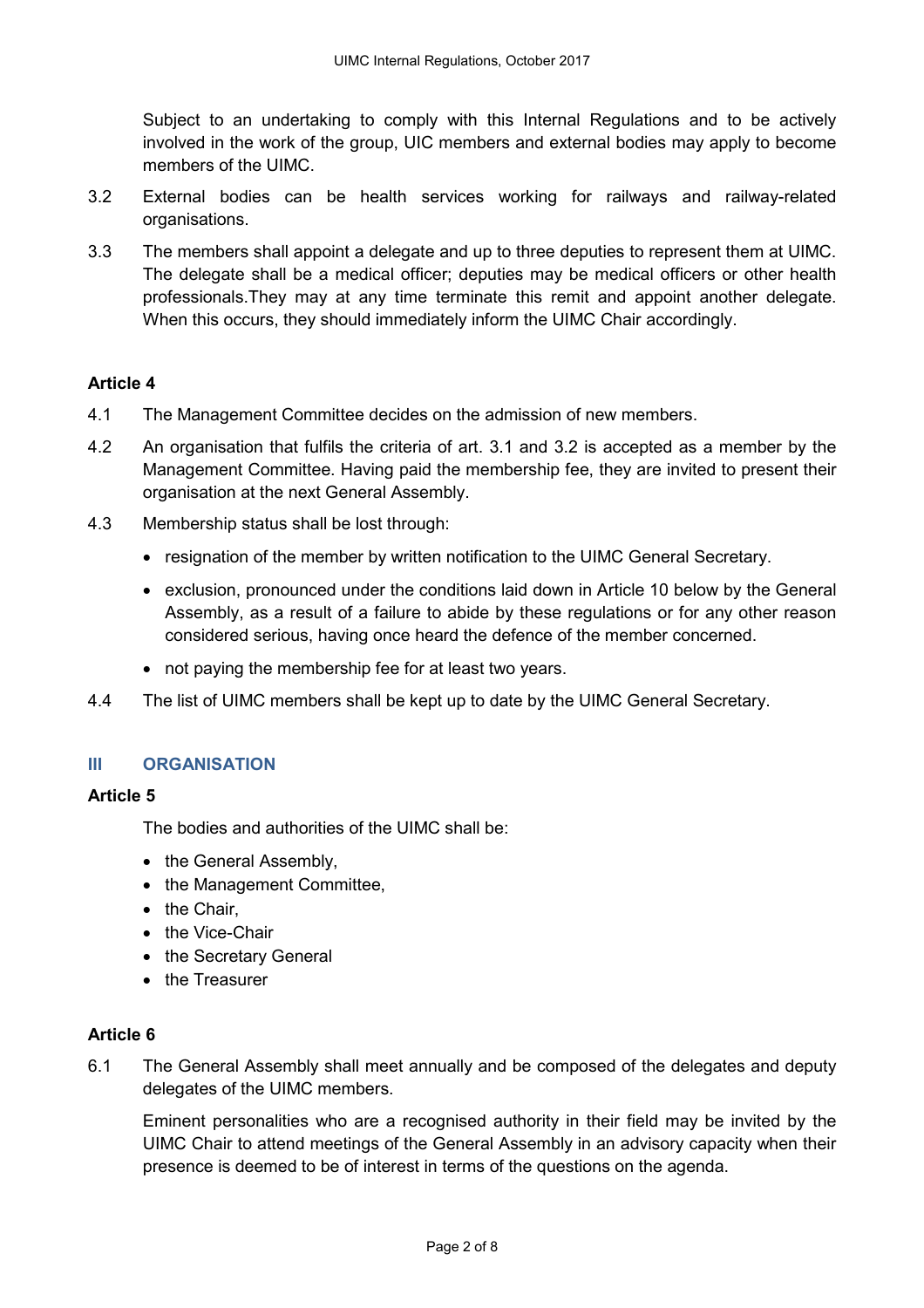6.2 The invitation, together with the agenda, shall be sent out at least one month before the date set for the meeting.

## **Article 7**

The General Assembly shall:

- determine the general policy of the UIMC,
- approve, on the basis of proposals from the Management Committee, the annual programme of work for the UIMC's scientific activities and working groups and provide direction to the Management Committee to carry out the necessary studies,
- approve the budgets, set membership contributions and approve the accounts on the basis of proposals from the Management Committee,
- revise the Internal Regulations,
- elect the Chair, the Vice-Chair, the Secretary General and the other members of the Management Committee, to whom it may delegate certain of its powers,
- set the venue, date and programme for the yearly scientific congress with General Assembly, on the basis of proposals from the Management Committee.

It delegates to the Management Committee the admission of members.

## **Article 8**

- 8.1 Allocation of votes:
	- Each member has one vote.
	- Each country holds a maximum of three votes.
	- If more than 3 UIMC members are based in the territory of a single State, this maximum number of votes shall be allocated to these members collectively. The use and division of these 3 votes is up to these members themselves.
	- If a member (holding one vote) is operating in more than one country it will have to choose and express the country it will use its vote for.
- 8.2 Majorities required when voting:

 Decisions concerning the exclusion of a member, the revision of this Internal Regulation and the disbandment of the UIMC shall be reached on the basis of a two-thirds majority of votes cast. The General Assembly may only validly address these matters if at least twothirds of the total number of votes is represented. Each member has the right to nominate a proxy by written authorization.

Elections of the Chair, Vice-Chair, Secretary General and members of the Management Committee shall be held under the conditions set out in Article 9.1 below.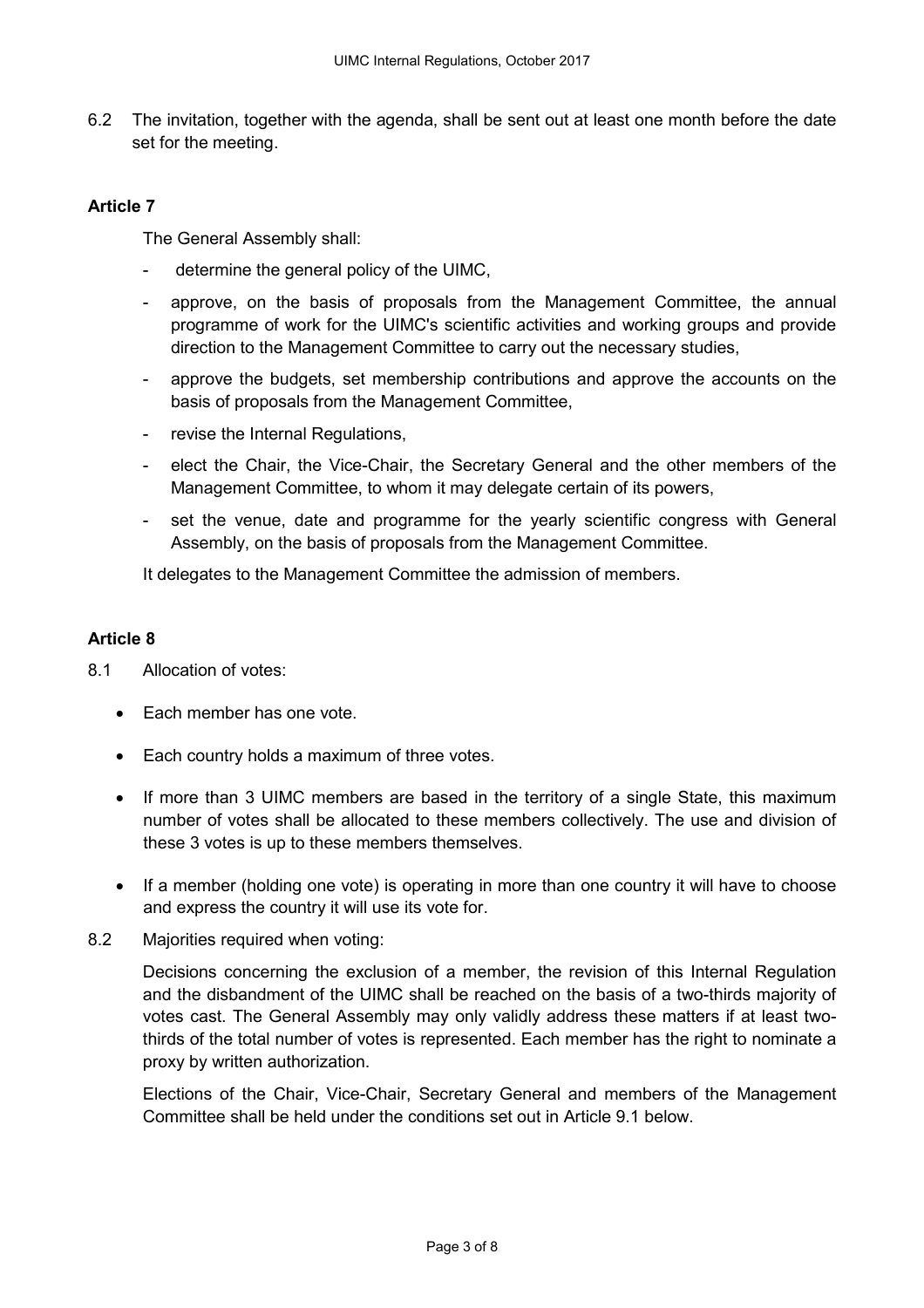All other General Assembly decisions shall be reached on the basis of a majority of the votes cast. Where there are an equal number of votes, the Chair shall have the casting vote.

## **Article 9**

- 9.1 The General Assembly shall elect from among its member delegates or deputy delegates, for a period of four years, which may be renewed:
	- a Chair.
	- a Vice-Chair,
	- a Secretary General,
	- six persons to work on the Management Committee.

The election of these nine persons shall be on the basis of a majority of votes cast. Each person will be from a member organisations based in a different country, with the exception of the Secretary General. When votes cast are equally divided, a new vote shall be held until a result is obtained. All nine persons in the MC have to be medical officers.

For the purposes of these elections, the General Assembly attendance must constitute at least half the total number of votes. If this figure is not attained, the General Assembly shall be reconvened and this time it may deliberate validly, irrespective of the number of members present.

9.2 Should the post of Chair become vacant, or should the Chair be unable to exercise their functions for an indefinite period, the Vice-Chair shall replace the Chair until the next General Assembly (see Article 10), at which time the General Assembly shall elect a replacement to complete the ongoing term of office.

Should the post of Vice-Chair or Secretary General become vacant, the Management Committee shall appoint one of its members to stand in until the General Assembly elects a new Vice-Chair or Secretary General to complete the ongoing term of office.

Should the post of a member of the Management Committee become vacant, the position shall be offered to the candidates who were unsuccessful in being elected at the previous election, in descending order of votes received. This individual will complete the term of their predecessor. If the vacancy is unable to be filled in this way the General Assembly shall elect a new Management Committee member to complete the ongoing term of office.

## **Article 10**

10.1 The Management Committee of the UIMC shall be composed of the Chair, the Vice-Chair, the Secretary General and six persons elected by the General Assembly under the terms of Article 9.1 above. The Treasurer will be designated by the Committee itself.

The Management Committee shall be presided over by the UIMC Chair.

- 10.2 Irrespective of the powers that the General Assembly may delegate to it, the Management Committee shall exercise the following powers in particular:
	- prepare and enforce the decisions of the General Assembly relating to the scientific activities of the UIMC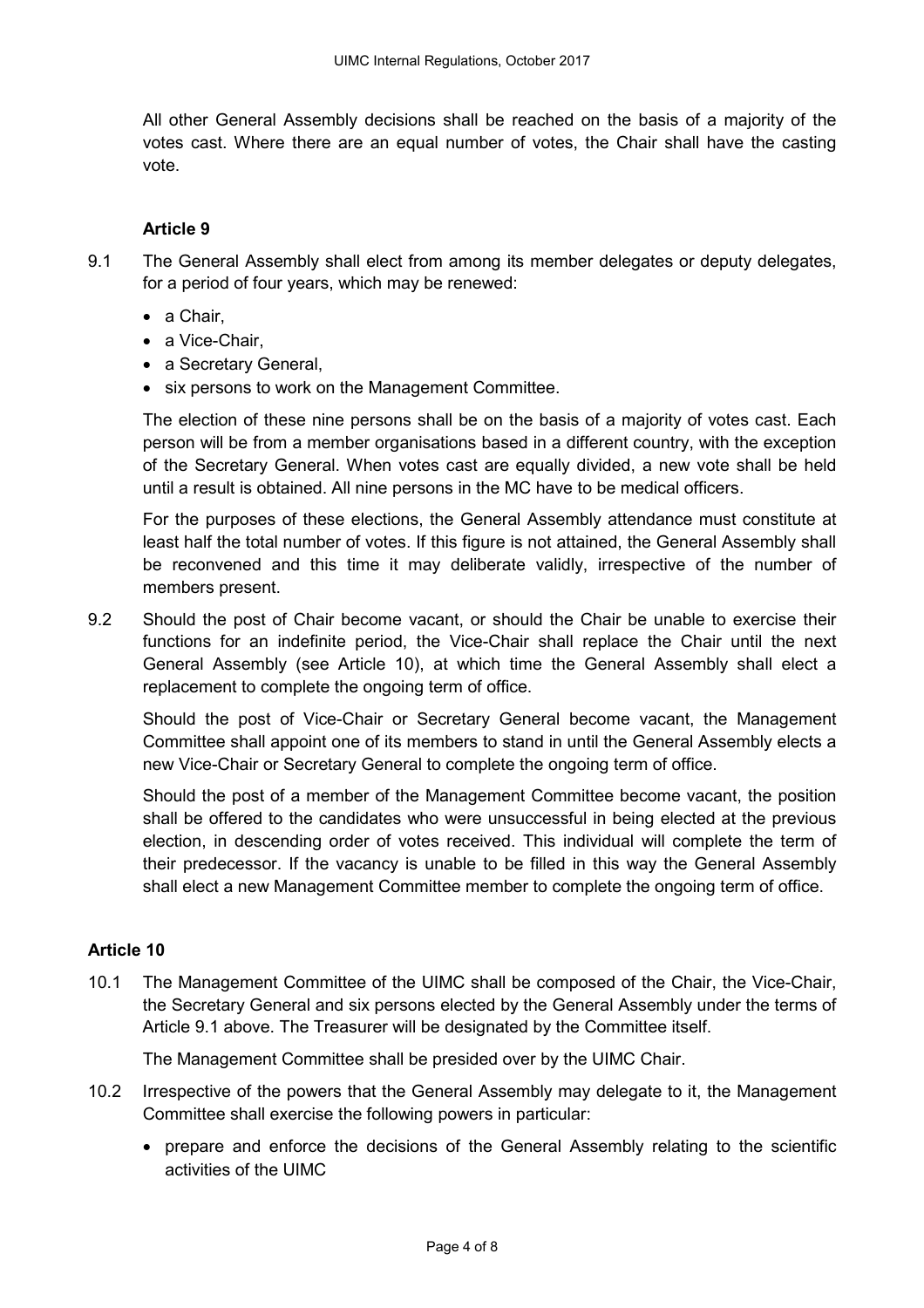- draw up and execute the budgets, under the supervision of the General Assembly
- admit members
- liaise between the various UIC bodies and authorities
- ensure upkeep of archives and any useful documents.

The Management Committee shall meet as called by the Chair.

The implementation of decisions made by the Management Committee shall be entrusted to the Chair, who may delegate this power to the Vice-Chair, the Secretary General or the Treasurer.

10.3 Each member of the Management Committee shall hold one vote. However, when the Secretary General is of the same nationality as another member of the Management Committee, the vote of the Secretary General shall not be taken into account.

The decisions of the Management Committee shall be adopted by majority of the votes cast. When the votes cast are equally divided, the Chair shall have the casting vote.

When the Chair reports to the General Assembly on discussions within the Management Committee concerning a technical matter of a medical order, the General Assembly shall be informed whenever the final decision was not unanimously adopted.

## **Article 11**

11.1 The Secretary General of the UIMC shall be responsible for the administration of the UIMC and shall be accountable to the Management Committee.

The Secretary General may, in agreement with the Management Committee, entrust part of these administrative tasks to the UIC Headquarters, which shall invoice UIMC for the services thus provided. To this end, the UIC Director General of Services shall appoint the UIC Director who may designate a UIC member of staff to monitor and to be responsible for the services provided.

- 11.2 The Secretary General shall also organise the upkeep of UIMC archives.
- 11.3 The Treasurer is the privileged partner of the UIC concerning all financial questions. They prepare the annual budget of the UIMC for the Management Committee and the General Assembly as well as an annual financial report for the General Assembly. The treasurer and the Chair are responsible for the administration of the UIMC assets.

## **Article 12**

Regional groups can be created by members located in a specific region. Each group designs a coordinator who reports the activities of the group to the Secretary General or to a designed member of Management Committee and who also reports the activities to the General Assembly.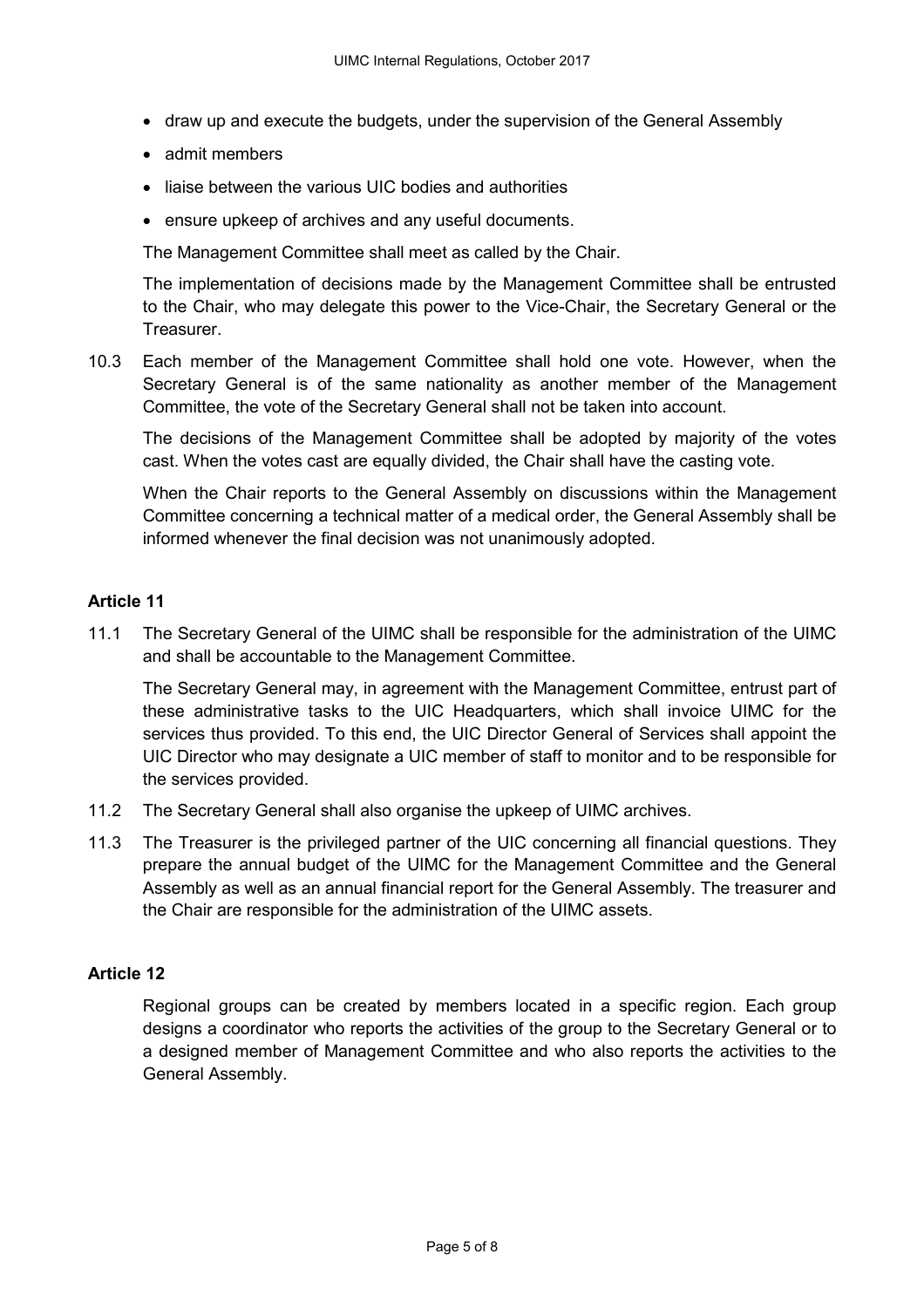## **IV SCIENTIFIC ACTIVITIES**

### **Article 13**

Any member may submit to the Management Committee problems which, in its opinion, merit scientific research.

The Management Committee shall propose the studies to be carried out to the General Assembly as part of the annual programme of work and, where necessary, the creation of the corresponding working groups.

Experts may be invited to participate in these working groups in an advisory capacity.

The Management Committee shall co-ordinate and monitor the activities of the working groups.

## **Article 14**

14.1 The scientific congresses of the UIMC shall take place annually coinciding with the General Assembly.

Arrangements for the congress shall be the responsibility of the member(s) from the host country.

- 14.2 The following shall be entitled to attend UIMC scientific congresses:
	- a) Payment of the annual membership fee allows each member to send up to 4 representatives to the congress. Spouses and other accompanying persons count as representatives. Additional individuals linked to the members may attend upon payment of an additional fee as outlined below.
	- b) Guests invited by the Management Committee at the proposal of members, by reason of their particular expertise for the topics under discussion.
	- c) Additional individuals who are active for UIMC members or who are non-members may take part in the congress with the allowance of the organizer and with payment of a fee set by the Management Committee.
	- d) The host member has the right to invite other local medical officers, health professionals and health service managers interested in international railway medicine to attend the complete or part of the congress. The host may collect a suitable fee from these individuals to cover additional costs.
- 14.3 The Congress language is English. All lectures must be given or translated into English. Further languages may be French, German and any other languages accepted by the host member(s).

The administrative reports, minutes, etc., shall be drawn up in English.

14.4 The UIMC Chair shall present a report on UIMC activities to the General Assembly.

## **Article 15**

(empty)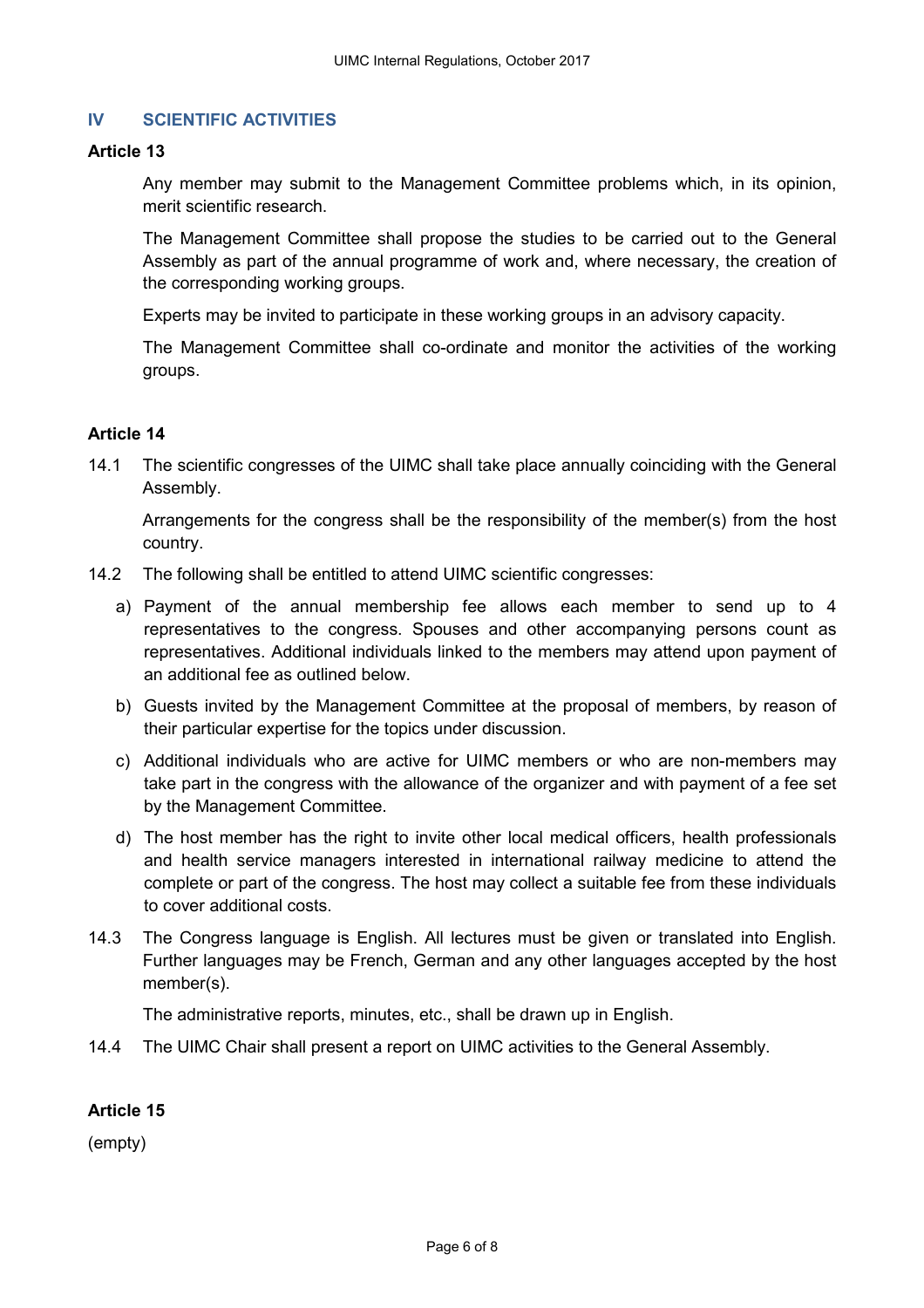## **V FUNDING**

### **Article 16**

16.1 The UIMC shall have its own budget, drawn up each year by the Management Committee for the following year and submitted to the General Assembly for approval. The Management Committee shall be responsible for monitoring expenditure.

This budget shall include:

- an administrative budget covering all management cost (in particular expenditure for secretariat work, translation, interpreting, publications, etc.). Travel expenses concerned with statutory meetings and scientific congresses are not covered if not approved by the MC for special purposes;
- a special budget covering all the study costs occasioned by the scientific activities of the UIMC.

The management costs shall be covered by the annual contribution of members and, if necessary, the study costs by a specific one from members.

16.2 The annual membership fee shall be set by the General Assembly on the basis of proposals from the Management Committee.

Membership contributions shall be invoiced to members in May of each calendar year and must be paid no later than the end of August of the calendar year.

If the membership contribution has not been paid for two years the membership expires.

## **Article 17**

Members shall cover the personal expenses of their representatives (travel, hotel, etc.).

General costs for scientific congresses, general assemblies and meetings of specialists shall be shared between the UIMC and the member(s) from the country where the meetings are being held.

### **Article 18**

Payment of membership contributions shall entitle members to receive free of charge a copy of all publications, reports and minutes as well as access to the UIMC Extranet databank and exchange forum.

## **VI RELATIONS WITH UIC**

## **Article 19**

- 19.1 As a UIC Special Group, the UIMC is subject to the UIC Statutes (article 10.2 b)), and to the Internal Regulation 3 on the general conditions governing the creation and working methods of Special Groups.
- 19.2 The UIMC shall enjoy management and financial autonomy within UIC, in accordance with the provisions of § 4.2 b) of Internal Regulation 3.